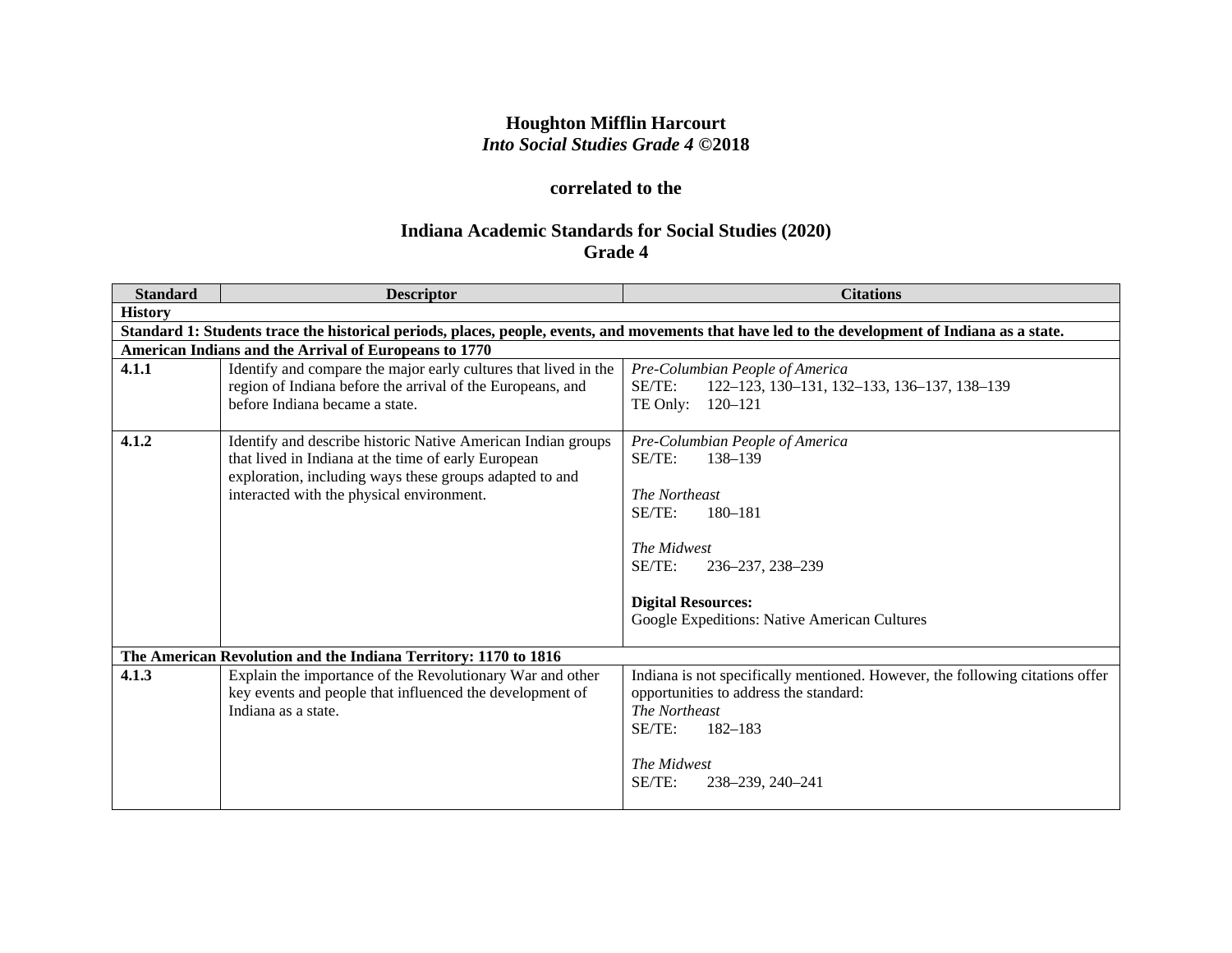| <b>Standard</b>                | <b>Descriptor</b>                                                                                                                           | <b>Citations</b>                                                                                                                                                                                                            |
|--------------------------------|---------------------------------------------------------------------------------------------------------------------------------------------|-----------------------------------------------------------------------------------------------------------------------------------------------------------------------------------------------------------------------------|
| 4.1.4                          | Summarize and explain the significance of key documents in<br>Indiana's development from a United States territory to<br>statehood.         | Indiana is not specifically mentioned. However, the following citations offer<br>opportunities to address the standard:<br><b>All About Regions</b><br>$160 - 161$<br>SE/TE:<br>The Midwest<br>SE/TE:<br>238-239, 240-241   |
| <b>Statehood: 1816 to 1951</b> |                                                                                                                                             |                                                                                                                                                                                                                             |
| 4.1.5                          | Identify and explain the causes of the removal of Native<br>American Indian groups in the state and their resettlement<br>during the 1830s. | <b>All About Regions</b><br>$SE/TE$ :<br>$162 - 163$<br><b>Digital Resources:</b><br>Primary Source Database: Message to Congress on Indian Policy                                                                          |
| 4.1.6                          | Explain how key individuals and events influenced the early<br>growth and development of Indiana.                                           | Indiana is not mentioned. However, early growth and development of the<br>region is addressed in the following citations:<br><b>All About Regions</b><br>SE/TE:<br>$160 - 161$<br>The Midwest<br>SE/TE:<br>238-239, 240-241 |
|                                | The Civil War Era and Later Development: 1850 to 1900                                                                                       |                                                                                                                                                                                                                             |
| 4.1.7                          | Explain the roles of various individuals, groups, and<br>movements in the social conflicts leading to the Civil War.                        | The Southeast<br>SE/TE:<br>210-211<br><b>Digital Resources:</b><br>Google Expeditions: The Civil War<br>Primary Source Database: President Lincoln's First Inaugural Address                                                |
| 4.1.8                          | Summarize the impact of Abraham Lincoln's presidency on<br>Indiana and describe the participation of Indiana citizens in<br>the Civil War.  | While Indiana is not specifically mentioned, the following citations offer<br>opportunities to address the standard:<br><b>All About Regions</b><br>SE/TE:<br>$156 - 157$<br>The Southeast<br>SE/TE:<br>210-211             |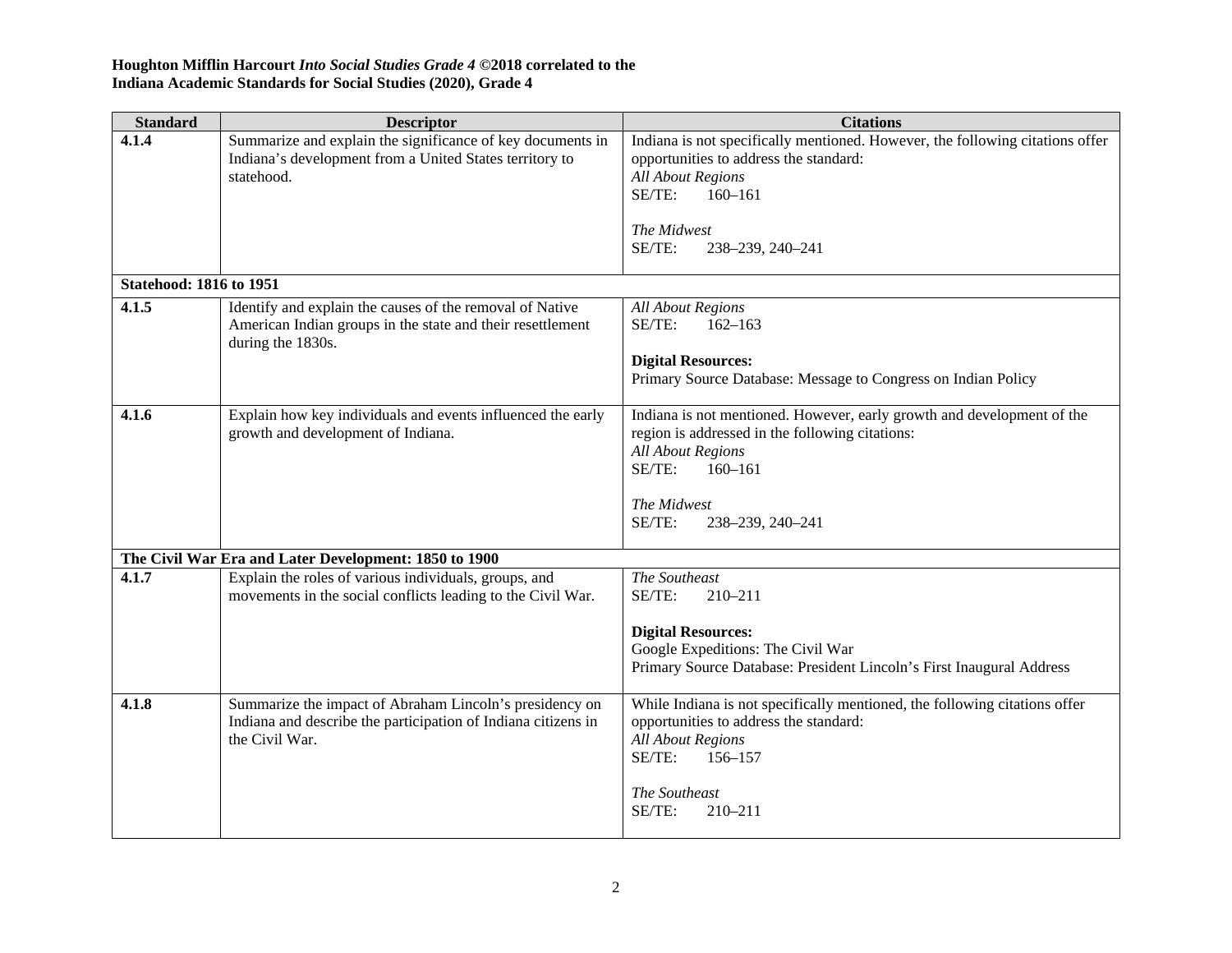| <b>Standard</b> | <b>Descriptor</b>                                                                                                    | <b>Citations</b>                                                                                                                                                                                                                                                                    |
|-----------------|----------------------------------------------------------------------------------------------------------------------|-------------------------------------------------------------------------------------------------------------------------------------------------------------------------------------------------------------------------------------------------------------------------------------|
|                 |                                                                                                                      | The Midwest<br>SE/TE:<br>238-239                                                                                                                                                                                                                                                    |
|                 |                                                                                                                      | <b>Digital Resources:</b>                                                                                                                                                                                                                                                           |
|                 |                                                                                                                      | Google Expeditions: The Civil War                                                                                                                                                                                                                                                   |
|                 |                                                                                                                      | Primary Source Database: President Lincoln's First Inaugural Address;<br>President Lincoln's Second Inaugural Address; The Emancipation<br>Proclamation; Gettysburg Address; Letter to President Lincoln from General<br>George McClellan on Evacuation from the Peninsula Campaign |
| 4.1.9           | Give examples of Indiana's increasing agricultural, industrial,                                                      | While Indiana is not specifically mentioned, the region is covered in the                                                                                                                                                                                                           |
|                 | political, and business development in the nineteenth century.                                                       | following citations:<br><b>U.S.</b> Landscapes<br>SE/TE:<br>$44 - 45$                                                                                                                                                                                                               |
|                 |                                                                                                                      |                                                                                                                                                                                                                                                                                     |
|                 |                                                                                                                      | <b>All About Regions</b><br>SE/TE:<br>$160 - 161$ , $166 - 167$                                                                                                                                                                                                                     |
|                 |                                                                                                                      | The Midwest<br>SE/TE:<br>244-245, 246-247, 250-251                                                                                                                                                                                                                                  |
|                 |                                                                                                                      | TE Only: 232                                                                                                                                                                                                                                                                        |
|                 | Growth and Development: 1900 to 1950                                                                                 |                                                                                                                                                                                                                                                                                     |
| 4.1.10          | Describe the participation of Indiana citizens in World War I<br>and World War II.                                   | World War I and World War II are covered in Into Social Studies, Grade 5.                                                                                                                                                                                                           |
| 4.1.11          | Identify and describe important events and movements that<br>changed life in Indiana in the early twentieth century. | While Indiana is not specifically mentioned, the following citations offer<br>opportunities to address the standard:                                                                                                                                                                |
|                 |                                                                                                                      | Geography<br>$SE/TE$ :<br>$16 - 17$                                                                                                                                                                                                                                                 |
|                 |                                                                                                                      | The Midwest                                                                                                                                                                                                                                                                         |
|                 |                                                                                                                      | SE/TE:<br>248-249                                                                                                                                                                                                                                                                   |
|                 |                                                                                                                      | <b>How Government Works</b>                                                                                                                                                                                                                                                         |
|                 |                                                                                                                      | SE/TE:<br>$360 - 361$                                                                                                                                                                                                                                                               |
|                 |                                                                                                                      | Inventions<br>SE/TE:                                                                                                                                                                                                                                                                |
|                 |                                                                                                                      | 378-379, 380-381, 384-385, 386-387, 388-389, 390-391                                                                                                                                                                                                                                |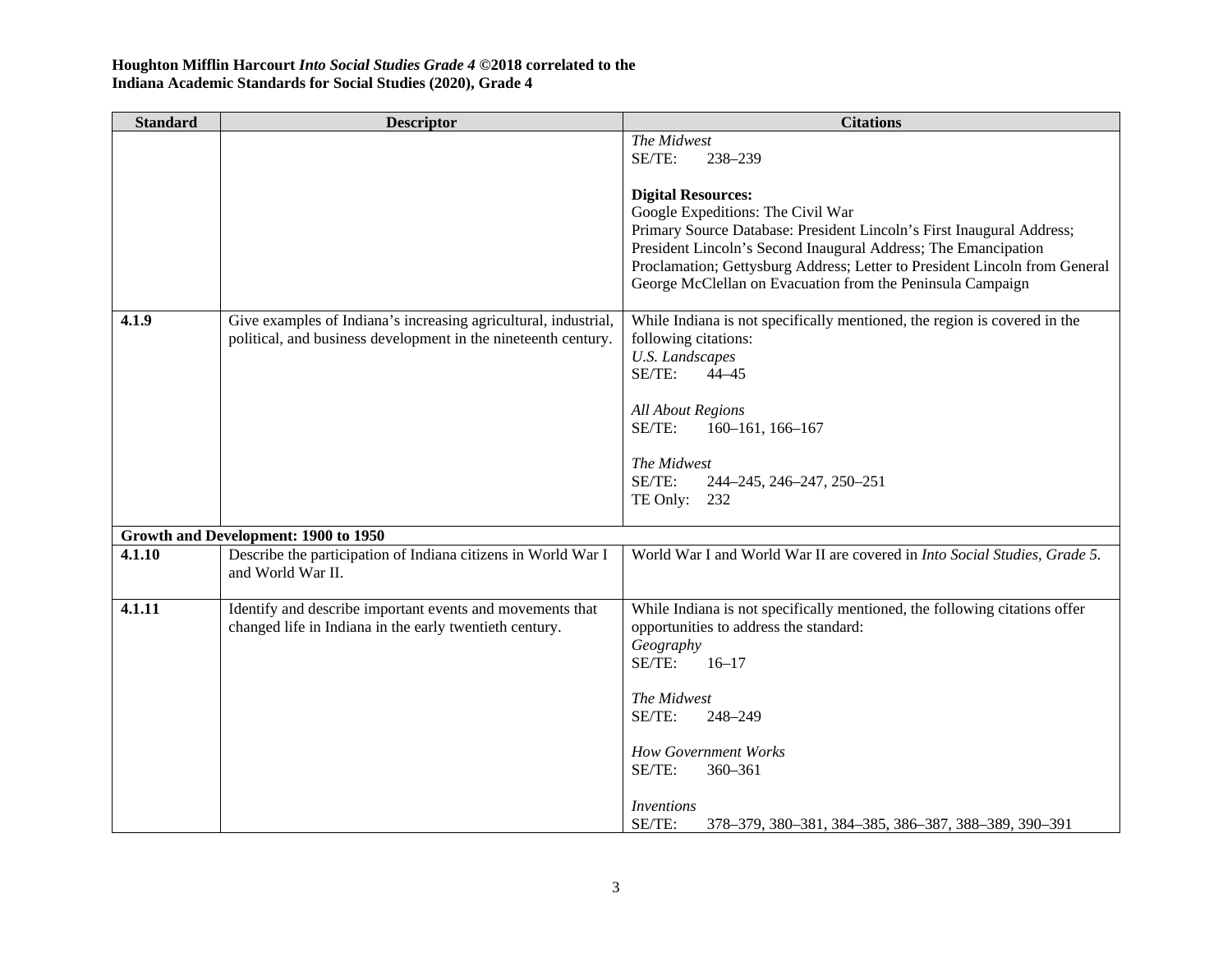| <b>Standard</b> | <b>Descriptor</b>                                                                                                                       | <b>Citations</b>                                                                                                                                                                                                                                                                                                                                                                                                                                                                                           |
|-----------------|-----------------------------------------------------------------------------------------------------------------------------------------|------------------------------------------------------------------------------------------------------------------------------------------------------------------------------------------------------------------------------------------------------------------------------------------------------------------------------------------------------------------------------------------------------------------------------------------------------------------------------------------------------------|
|                 |                                                                                                                                         | <b>Digital Resources:</b><br>Google Expeditions: The Modern World                                                                                                                                                                                                                                                                                                                                                                                                                                          |
| 4.1.12          | Describe the transformation of Indiana through immigration<br>and through developments in agriculture, industry, and<br>transportation. | While Indiana is not specifically mentioned, the following citations offer<br>opportunities to address the standard:<br>Geography<br>SE/TE:<br>$16 - 17$<br><b>All About Regions</b><br>SE/TE:<br>154-155, 160-161<br>The Northeast<br>SE/TE:<br>184-185<br>The Midwest<br>SE/TE:<br>244-245, 246-247, 248-249<br><b>How Americans Live</b><br>SE/TE:<br>320-321<br><b>Digital Resources:</b><br>Google Expeditions: The Industrial Age; Celebrating America's Diversity;<br><b>Immigration</b> and Cities |
|                 | <b>Contemporary Indiana: 1950 to Present</b>                                                                                            |                                                                                                                                                                                                                                                                                                                                                                                                                                                                                                            |
| 4.1.13          | Identify and describe important events and movements that<br>changed life in Indiana from the mid-twentieth century to the<br>present.  | While Indiana is not specifically mentioned, the following citations offer<br>opportunities to address the standard:<br>How Americans Live<br>SE/TE:<br>320-321, 326-327                                                                                                                                                                                                                                                                                                                                   |
| 4.1.14          | Research Indiana's modern growth emphasizing<br>manufacturing, new technologies, transportation, and global<br>connections.             | While Indiana is not specifically mentioned, the following citations offer<br>opportunities to address the standard:<br>The Midwest<br>SE/TE:<br>234-235, 244-245, 246-247, 248-249, 250-251<br><i>Inventions</i><br>SE/TE:<br>376-377                                                                                                                                                                                                                                                                     |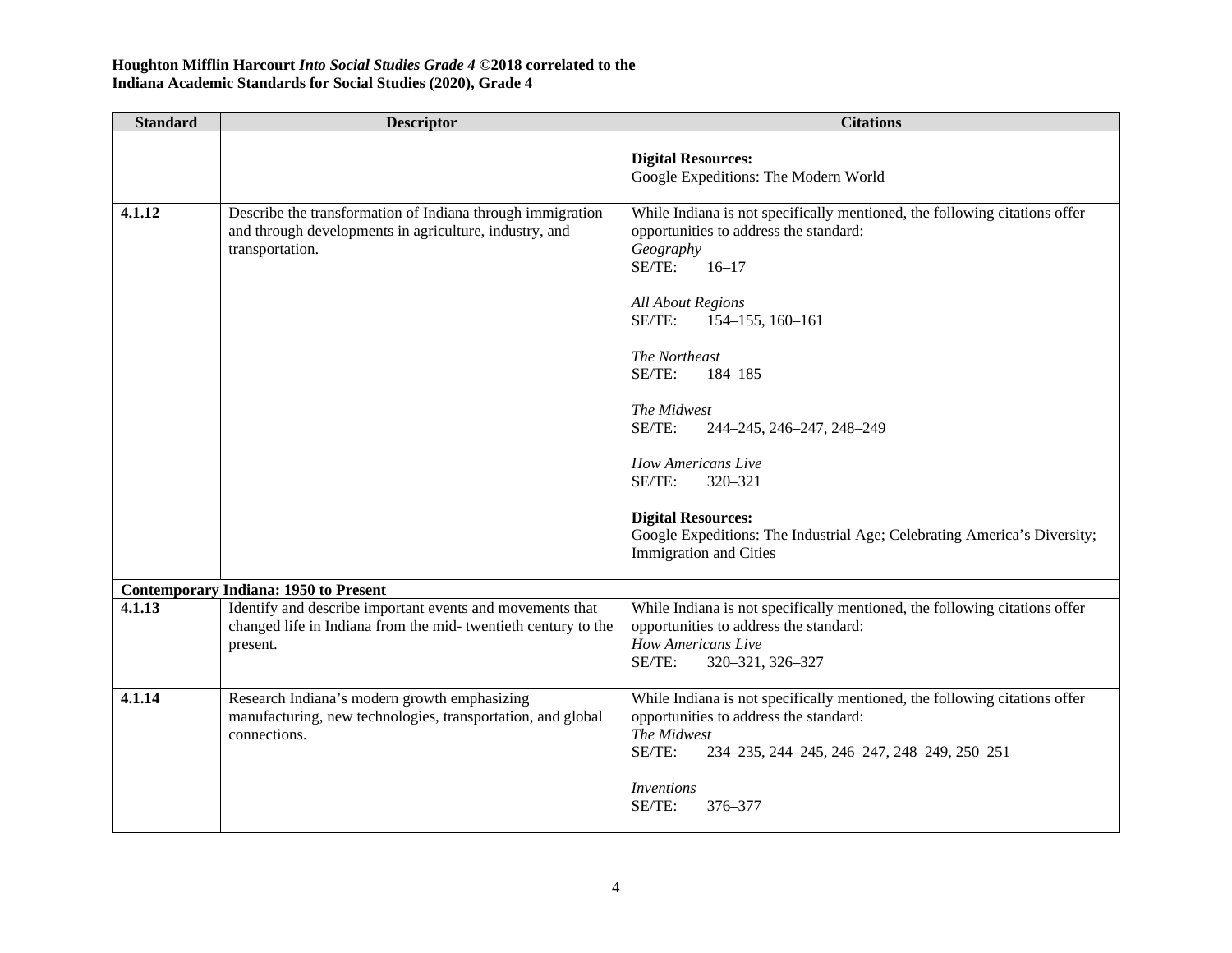| <b>Standard</b> | <b>Descriptor</b>                                                                                                             | <b>Citations</b>                                                           |
|-----------------|-------------------------------------------------------------------------------------------------------------------------------|----------------------------------------------------------------------------|
|                 |                                                                                                                               | <b>Digital Resources:</b>                                                  |
|                 |                                                                                                                               | Google Expeditions: The Modern World                                       |
|                 | Chronological Thinking, Historical Comprehension, Analysis and Interpretation, and Research                                   |                                                                            |
| 4.1.15          | Create and interpret timelines that show relationships among                                                                  | While Indiana is not specifically mentioned, the following citations offer |
|                 | people, events, and movements in the history of Indiana.                                                                      | opportunities to address the standard:                                     |
|                 |                                                                                                                               | <b>How Government Works</b>                                                |
|                 |                                                                                                                               | TE Only: $360$                                                             |
|                 |                                                                                                                               | <b>Inventions</b>                                                          |
|                 |                                                                                                                               | SE/TE:<br>382-383                                                          |
|                 |                                                                                                                               |                                                                            |
|                 |                                                                                                                               | <b>Digital Resources:</b>                                                  |
|                 |                                                                                                                               | The Northeast                                                              |
|                 |                                                                                                                               | Chart and Graph Skills: Read a Timeline                                    |
|                 |                                                                                                                               | <b>Inventions</b>                                                          |
|                 |                                                                                                                               | Reading Social Studies: Sequence                                           |
|                 |                                                                                                                               |                                                                            |
| 4.1.16          | Identify different opinions in historical documents and other<br>information resources and identify the central question each | Geography<br>SE/TE:<br>$16 - 17$                                           |
|                 | narrative addresses.                                                                                                          |                                                                            |
|                 |                                                                                                                               | The Midwest                                                                |
|                 |                                                                                                                               | TE Only: 240-241                                                           |
|                 |                                                                                                                               | <b>How Government Works</b>                                                |
|                 |                                                                                                                               | SE/TE:<br>346-347                                                          |
|                 |                                                                                                                               | TE Only: 344                                                               |
|                 |                                                                                                                               |                                                                            |
|                 |                                                                                                                               | <b>Digital Resources:</b><br>Pre-Columbian People of America               |
|                 |                                                                                                                               | Critical Thinking Skills: Compare Primary and Secondary Sources            |
|                 |                                                                                                                               |                                                                            |
| 4.1.17          | Construct a brief narrative about an event in Indiana history                                                                 | While Indiana is not specifically mentioned, opportunities to address the  |
|                 | using primary and secondary sources.                                                                                          | standard appear in the following citations:<br>The Midwest                 |
|                 |                                                                                                                               | $SE/TE$ :<br>$250 - 251$                                                   |
|                 |                                                                                                                               | TE Only: 234, 241, 248-249                                                 |
|                 |                                                                                                                               |                                                                            |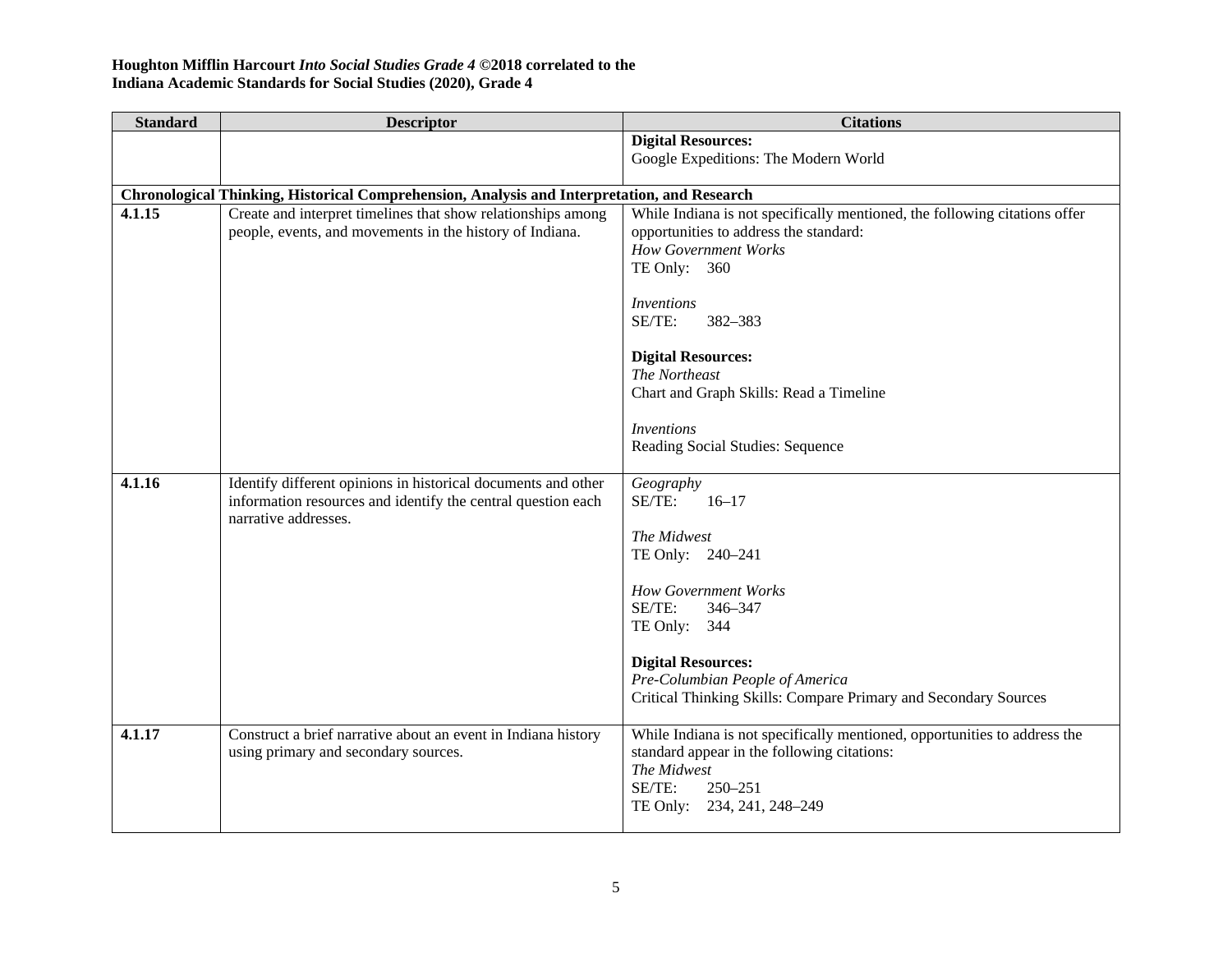| <b>Standard</b>                                                                                                                                                                                                                                                                                                                                                                                                                                                                                     | <b>Descriptor</b>                                                                                                                                                                                             | <b>Citations</b>                                                                                                                                                                                                                                      |
|-----------------------------------------------------------------------------------------------------------------------------------------------------------------------------------------------------------------------------------------------------------------------------------------------------------------------------------------------------------------------------------------------------------------------------------------------------------------------------------------------------|---------------------------------------------------------------------------------------------------------------------------------------------------------------------------------------------------------------|-------------------------------------------------------------------------------------------------------------------------------------------------------------------------------------------------------------------------------------------------------|
| Chronological Thinking, Historical Comparison, Analysis and Interpretation, Research                                                                                                                                                                                                                                                                                                                                                                                                                |                                                                                                                                                                                                               |                                                                                                                                                                                                                                                       |
| 4.1.18                                                                                                                                                                                                                                                                                                                                                                                                                                                                                              | Research and describe the contributions of important Indiana<br>artists and writers to the state's cultural landscape.                                                                                        | While Indiana is not specifically mentioned, regional artists and writers<br>appear in the following citations:<br>The Midwest<br>SE/TE:<br>248-249, 250-251                                                                                          |
| <b>Civics and Government</b>                                                                                                                                                                                                                                                                                                                                                                                                                                                                        |                                                                                                                                                                                                               |                                                                                                                                                                                                                                                       |
| Standard 2: Students describe the components and characteristics of Indiana's constitutional form of government; explain the levels and three<br>branches of Indiana's government; understand citizenship rights and responsibilities; investigate civic and political issues and problems; use inquiry<br>and communication skills to report findings in charts, graphs, written and verbal forms; and demonstrate responsible citizenship by exercising civic<br>virtues and participation skills |                                                                                                                                                                                                               |                                                                                                                                                                                                                                                       |
| <b>Foundations of Government</b>                                                                                                                                                                                                                                                                                                                                                                                                                                                                    |                                                                                                                                                                                                               |                                                                                                                                                                                                                                                       |
| 4.2.1                                                                                                                                                                                                                                                                                                                                                                                                                                                                                               | Explain the major purposes of Indiana's Constitution, as<br>stated in the Preamble.                                                                                                                           | The program does not cover the Indiana Constitution, however,<br>opportunities to address the standard appear in the following citations:<br><b>How Government Works</b><br>SE/TE:<br>356-357                                                         |
| 4.2.2                                                                                                                                                                                                                                                                                                                                                                                                                                                                                               | Describe individual rights, such as freedom of speech,<br>freedom of religion and the right to public education, which<br>people have under Article I of Indiana's Constitution.                              | The program does not cover the Indiana Constitution, however,<br>opportunities to address the standard appear in the following citations:<br>How Americans Live<br>SE/TE:<br>328-329<br><b>How Government Works</b><br>$SE/TE$ :<br>$360 - 361$       |
| <b>Functions of Government</b>                                                                                                                                                                                                                                                                                                                                                                                                                                                                      |                                                                                                                                                                                                               |                                                                                                                                                                                                                                                       |
| 4.2.3                                                                                                                                                                                                                                                                                                                                                                                                                                                                                               | Identify and explain the major responsibilities of the<br>legislative (Article 4), executive (Article 5), and judicial<br>branches (Article 7) of state government as written in the<br>Indiana Constitution. | The program does not cover the Indiana Constitution, however,<br>opportunities to address the standard appear in the following citations:<br><b>How Government Works</b><br>SE/TE:<br>346-347, 348-349, 350-351, 352-353<br><b>Digital Resources:</b> |
|                                                                                                                                                                                                                                                                                                                                                                                                                                                                                                     |                                                                                                                                                                                                               | Google Expeditions: The United States Constitution                                                                                                                                                                                                    |
| 4.2.4                                                                                                                                                                                                                                                                                                                                                                                                                                                                                               | Identify major state offices, the duties and powers associated<br>with them, and how they are chosen, such as by election or<br>appointment.                                                                  | Opportunities to address this standard appear on the following pages:<br><b>How Government Works</b><br>SE/TE:<br>356-357, 358-359, 360-361                                                                                                           |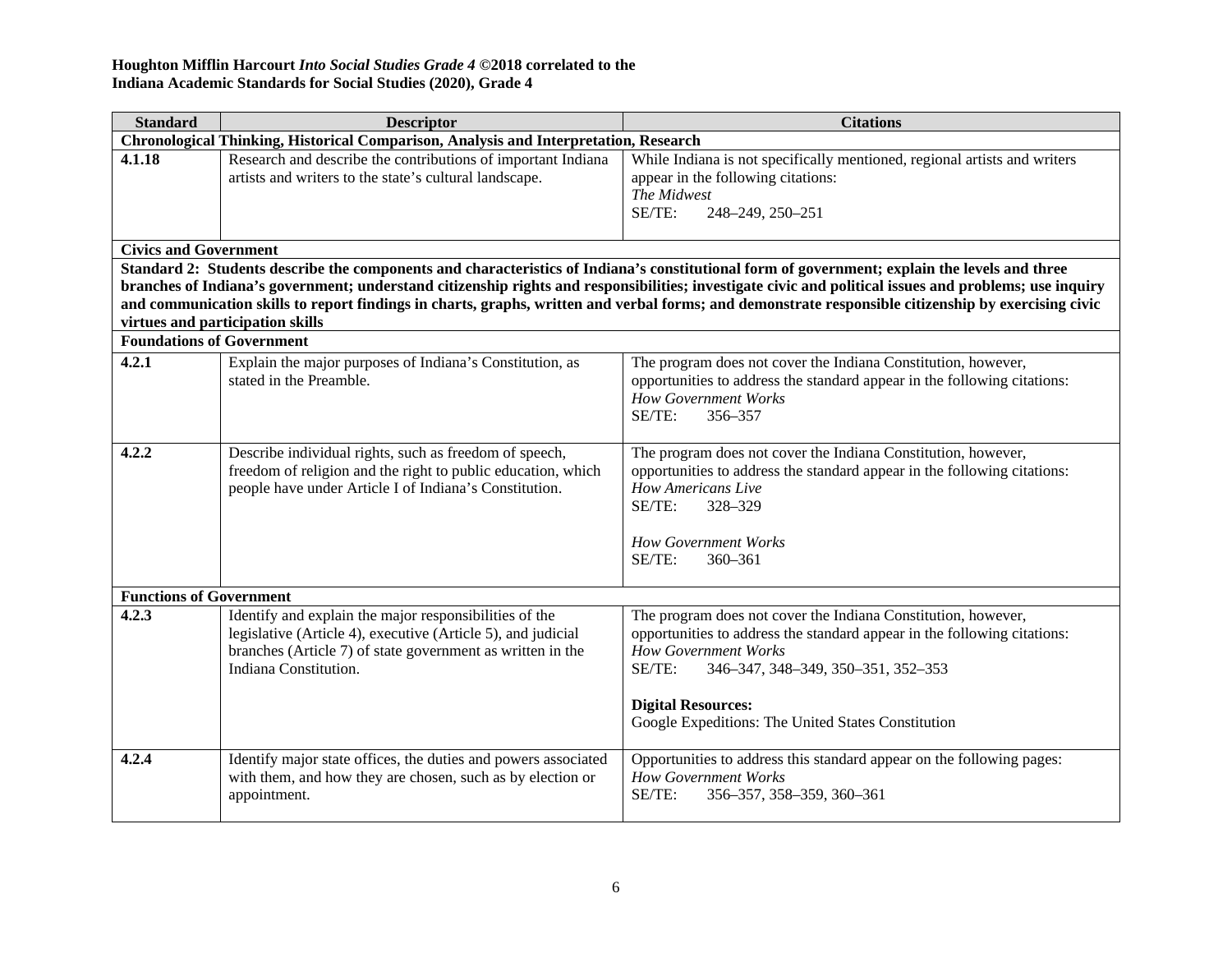| <b>Standard</b>            | <b>Descriptor</b>                                                                                                                                                                                                                                                                                                                                                                                                                                                               | <b>Citations</b>                                                                                                                                                                                                                                                                                          |  |
|----------------------------|---------------------------------------------------------------------------------------------------------------------------------------------------------------------------------------------------------------------------------------------------------------------------------------------------------------------------------------------------------------------------------------------------------------------------------------------------------------------------------|-----------------------------------------------------------------------------------------------------------------------------------------------------------------------------------------------------------------------------------------------------------------------------------------------------------|--|
| <b>Roles of Citizens</b>   |                                                                                                                                                                                                                                                                                                                                                                                                                                                                                 |                                                                                                                                                                                                                                                                                                           |  |
| 4.2.5                      | Give examples of how citizens can participate in their state<br>government and explain the right and responsibility of voting.                                                                                                                                                                                                                                                                                                                                                  | Much of the emphasis in these citations are on national government rather<br>than state government, but the right and responsibility of voting is<br>addressed:<br><b>How Americans Live</b><br>SE/TE:<br>328-329<br><b>How Government Works</b><br>SE/TE:<br>346-347, 348-349, 356-357, 358-359, 360-361 |  |
| 4.2.6                      | Define and provide examples of civic virtues in a democracy.                                                                                                                                                                                                                                                                                                                                                                                                                    | How Americans Live<br>SE/TE:<br>328-329<br><b>How Government Works</b><br>$SE/TE$ :<br>360-361, 362-363<br>TE Only:<br>344                                                                                                                                                                                |  |
| 4.2.7                      | Use a variety of resources to take a position or recommend a<br>course of action on a public issue relating to Indiana's past or<br>present.                                                                                                                                                                                                                                                                                                                                    | While Indiana is not specifically mentioned, opportunities to address the<br>standard appear in the following citations:<br><b>How Government Works</b><br>SE/TE:<br>362-363<br>TE Only: $351$<br><b>Digital Resources:</b><br><b>How Government Works</b><br>Critical Thinking Skills: Solve a Problem   |  |
| Geography                  |                                                                                                                                                                                                                                                                                                                                                                                                                                                                                 |                                                                                                                                                                                                                                                                                                           |  |
|                            | Standard 3: Students explain how the Earth/sun relationship influences the climate of Indiana; identify the components of Earth's physical systems;<br>describe the major physical and cultural characteristics of Indiana; give examples of how people have adapted to and modified their environment,<br>past and present; identify regions of Indiana, and compare the geographic characteristics of Indiana with states and regions in other parts of the<br>world/country. |                                                                                                                                                                                                                                                                                                           |  |
| The World in Spatial Terms |                                                                                                                                                                                                                                                                                                                                                                                                                                                                                 |                                                                                                                                                                                                                                                                                                           |  |
| 4.3.1                      | Use latitude and longitude to identify physical and human<br>features of Indiana.                                                                                                                                                                                                                                                                                                                                                                                               | While Indiana is not specifically mentioned, opportunities to address the<br>standard appear in the following citations:<br>Geography<br>SE/TE:<br>$12-13$ , $14-15$<br>TE Only: $8-9$                                                                                                                    |  |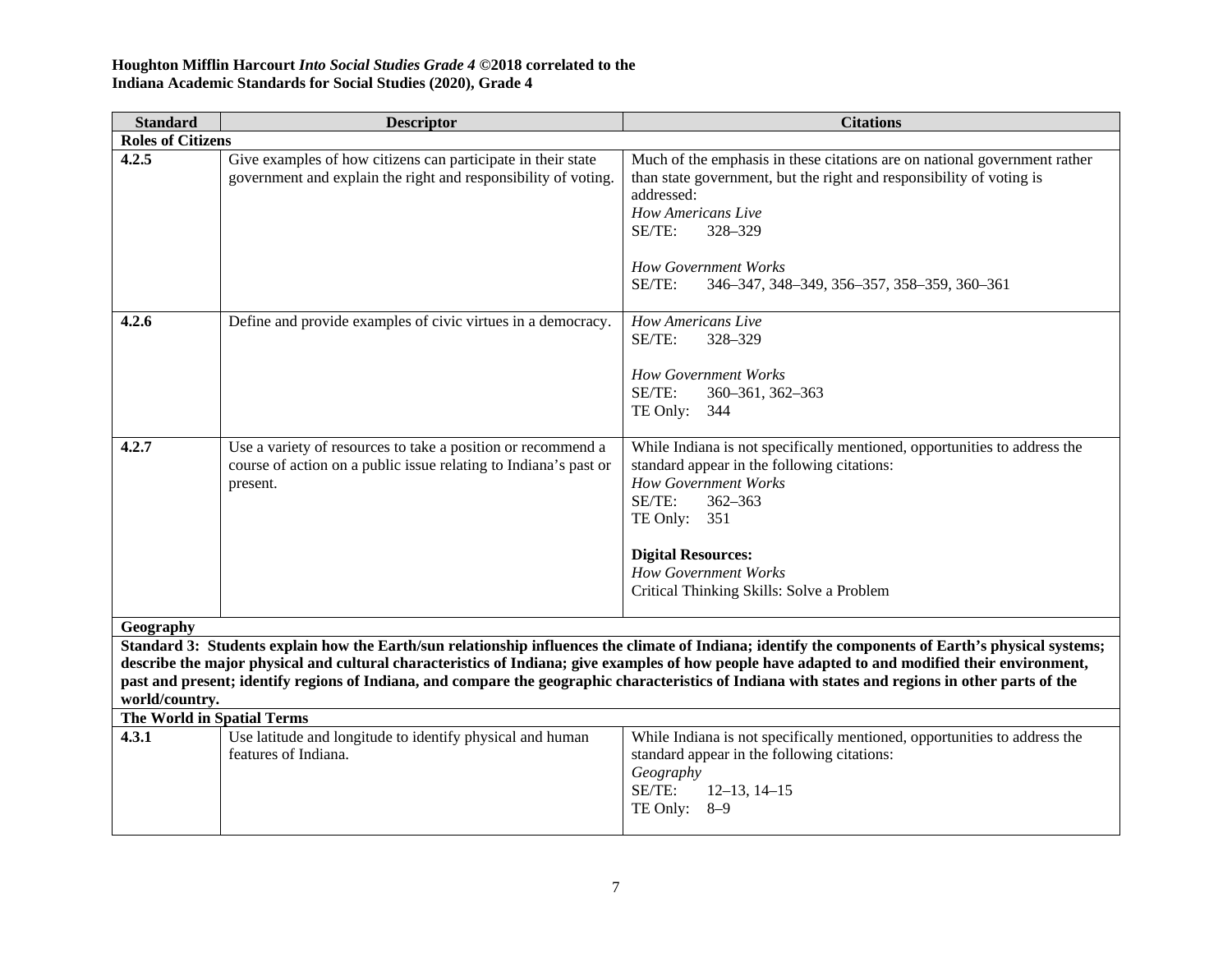| <b>Standard</b>           | <b>Descriptor</b>                                              | <b>Citations</b>                                                          |
|---------------------------|----------------------------------------------------------------|---------------------------------------------------------------------------|
|                           |                                                                | <b>Digital Resources:</b>                                                 |
|                           |                                                                | Geography                                                                 |
|                           |                                                                | Map and Globe Skills: Use Latitude and Longitude                          |
| 4.3.2                     | Estimate distances between two places on a map when            | An opportunity to address this standard appears on the following pages:   |
|                           | referring to relative locations.                               | Geography                                                                 |
|                           |                                                                | SE/TE:<br>$14 - 15$                                                       |
| <b>Places and Regions</b> |                                                                |                                                                           |
| 4.3.3                     | Locate Indiana on a map as one of the 50 United States.        | An opportunity to address this standard appears on the following pages:   |
|                           | Identify and describe the location of the state capital, major | Geography                                                                 |
|                           | cities, and rivers in Indiana.                                 | SE/TE:<br>$14-15, 22-23$                                                  |
|                           |                                                                |                                                                           |
|                           |                                                                | <b>Digital Resources:</b>                                                 |
|                           |                                                                | Geography                                                                 |
|                           |                                                                | Map and Globe Skills: Use Latitude and Longitude                          |
| 4.3.4                     | Map and describe the physical regions of Indiana and identify  | An opportunity to address this standard appears on the following pages:   |
|                           | major natural resources and agricultural/crop regions.         | Geography                                                                 |
|                           |                                                                | SE/TE:<br>$24 - 25$                                                       |
| <b>Physical Systems</b>   |                                                                |                                                                           |
| 4.3.5                     | Explain how glaciers shaped Indiana's landscape and            | While Indiana is not specifically mentioned, opportunities to address the |
|                           | environment.                                                   | standard appear in the following citations:                               |
|                           |                                                                | Geography                                                                 |
|                           |                                                                | SE/TE:<br>$24 - 25$                                                       |
|                           |                                                                | <b>U.S. Landscapes</b>                                                    |
|                           |                                                                | SE/TE:<br>$42 - 43$                                                       |
|                           |                                                                |                                                                           |
|                           |                                                                | Climate                                                                   |
|                           |                                                                | SE/TE:<br>$78 - 79$                                                       |
|                           |                                                                | The Midwest                                                               |
|                           |                                                                | SE/TE:<br>234-235                                                         |
|                           |                                                                |                                                                           |
| 4.3.6                     | Describe Indiana's landforms (lithosphere), water features     | While Indiana is not specifically mentioned, opportunities to address the |
|                           | (hydrosphere), and plants and animals (biosphere).             | standard appear in the following citations:                               |
|                           |                                                                | Geography                                                                 |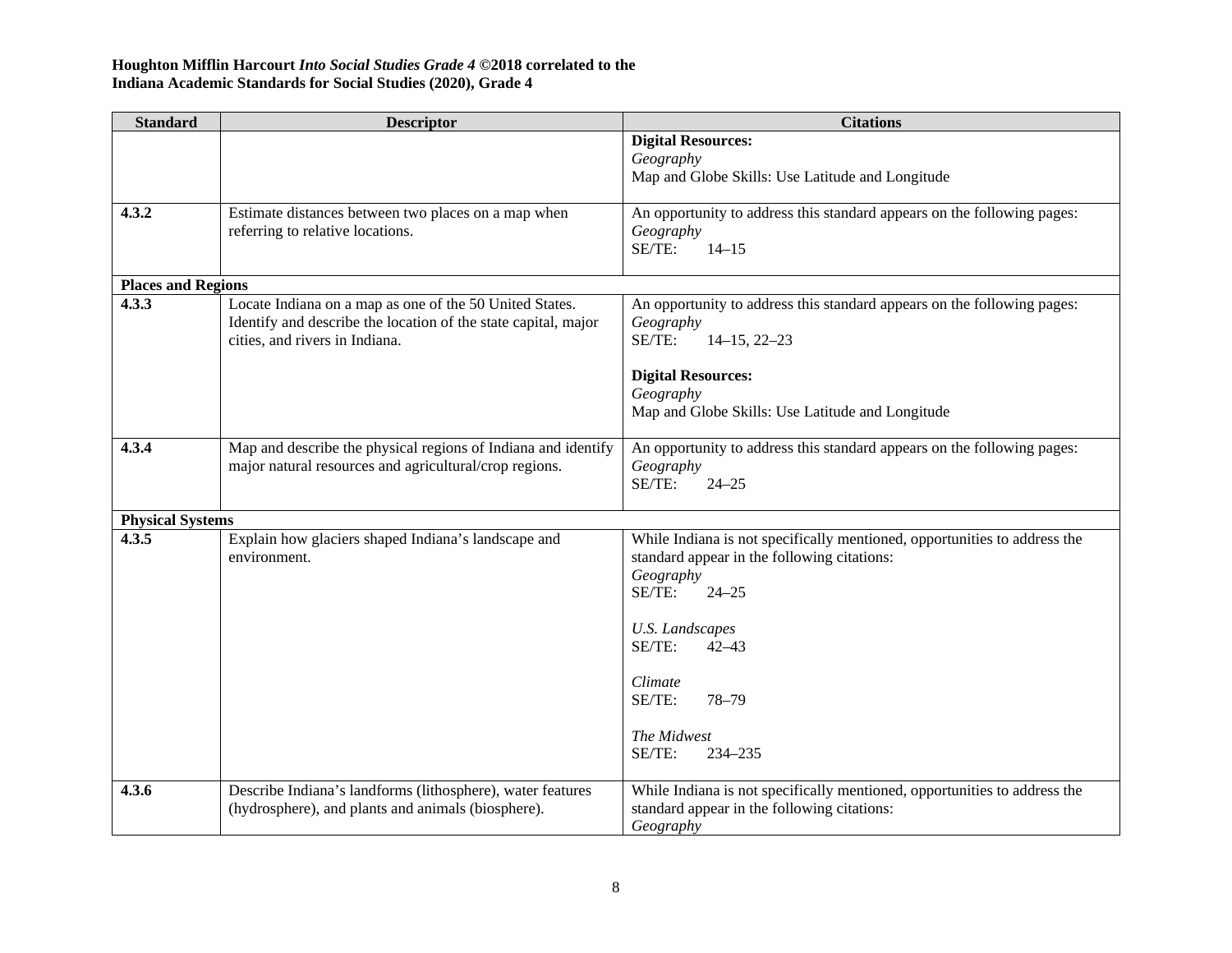| <b>Standard</b>      | <b>Descriptor</b>                                                                                                                                                       | <b>Citations</b>                                                                                                                                                                                                                                                                      |
|----------------------|-------------------------------------------------------------------------------------------------------------------------------------------------------------------------|---------------------------------------------------------------------------------------------------------------------------------------------------------------------------------------------------------------------------------------------------------------------------------------|
|                      |                                                                                                                                                                         | SE/TE:<br>$22 - 23, 24 - 25$<br>TE Only: 8                                                                                                                                                                                                                                            |
|                      |                                                                                                                                                                         | The Midwest<br>SE/TE:<br>234-235                                                                                                                                                                                                                                                      |
| 4.3.7                | Explain the effect of the Earth/sun relationship on the climate<br>of Indiana.                                                                                          | While Indiana is not specifically mentioned, opportunities to address the<br>standard appear in the following citations:<br><b>U.S.</b> Landscapes<br>SE/TE:<br>$38 - 39$<br>Climate<br>SE/TE:<br>$66 - 67$                                                                           |
|                      |                                                                                                                                                                         | The Midwest<br>SE/TE:<br>234-235                                                                                                                                                                                                                                                      |
| 4.3.8                | Identify the challenges in the physical landscape of Indiana to<br>early settlers and to modern day economic development.                                               | While Indiana is not specifically mentioned, opportunities to address the<br>standard appear in the following citations:<br>Geography<br>SE/TE:<br>$22 - 23$<br>TE Only: 20-21<br><b>All About Regions</b><br>SE/TE:<br>160-161, 164-165<br>The Midwest<br>SE/TE:<br>240-241, 244-245 |
| <b>Human Systems</b> |                                                                                                                                                                         |                                                                                                                                                                                                                                                                                       |
| 4.3.9                | Explain the importance of major transportation routes in the<br>exploration, settlement and growth of Indiana and in the<br>state's location as a crossroad of America. | While Indiana is not specifically mentioned, opportunities to address the<br>standard appear in the following citations:<br>Geography<br>SE/TE:<br>$16-17, 22-23$<br>The Midwest<br>SE/TE:<br>240-241, 244-245                                                                        |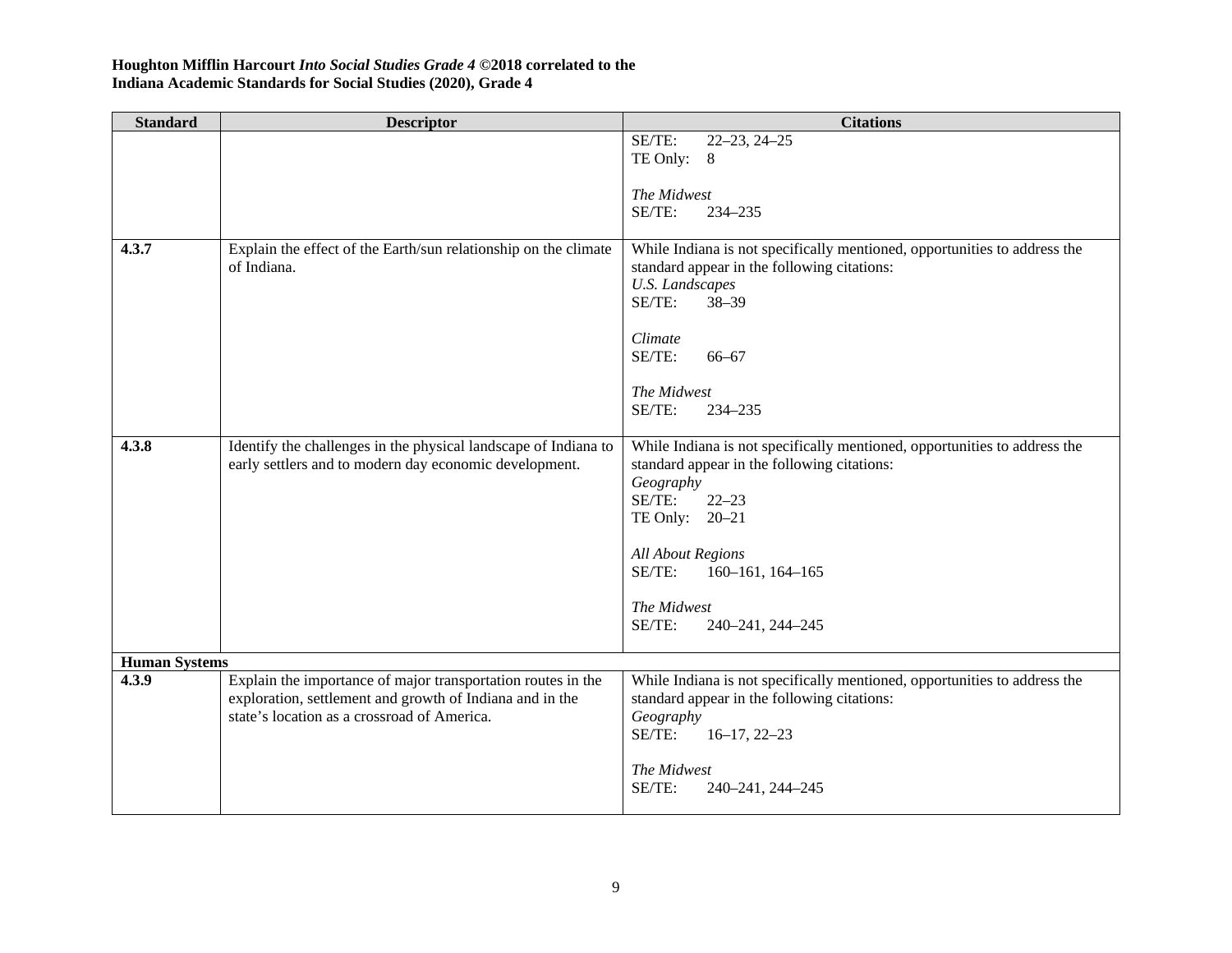| <b>Standard</b>                | <b>Descriptor</b>                                                                                                                                                                                         | <b>Citations</b>                                                                                                                                                                                                                                            |
|--------------------------------|-----------------------------------------------------------------------------------------------------------------------------------------------------------------------------------------------------------|-------------------------------------------------------------------------------------------------------------------------------------------------------------------------------------------------------------------------------------------------------------|
| 4.3.10                         | Identify immigration patterns into and out of the state, and<br>describe the impact diverse ethnic/native/cultural groups have<br>had and have on Indiana.                                                | While Indiana is not specifically mentioned, opportunities to address the<br>standard appear in the following citations:<br>Geography<br>SE/TE:<br>$16 - 17$<br>The Midwest<br>SE/TE:<br>248-249<br><b>How Americans Live</b><br>SE/TE:<br>320-321, 326-327 |
| 4.3.11                         | Examine Indiana's international relationships with states and<br>regions in other parts of the world.                                                                                                     | While Indiana is not specifically mentioned, opportunities to address the<br>standard appear in the following citations:<br>Geography<br>SE/TE:<br>$16 - 17$<br>The Midwest<br>SE/TE:<br>248-249<br><b>How Americans Live</b><br>SE/TE:<br>320-321          |
| 4.3.12                         | Address misconceptions and misperceptions of Native<br>Americans, Africans, early settlers, and other immigrant<br>groups historically and currently.                                                     | Opportunities to address this standard appear on the following pages:<br>Geography<br>SE/TE:<br>$16 - 17$<br>How Americans Live<br>SE/TE<br>320-321                                                                                                         |
| <b>Environment and Society</b> |                                                                                                                                                                                                           |                                                                                                                                                                                                                                                             |
| 4.3.13                         | Create maps of Indiana at different times in history showing<br>regions and major physical and cultural features; give<br>examples of how people in Indiana have modified their<br>environment over time. | Students do not create maps of Indiana, but they do create maps showing<br>physical and cultural features on the following pages:<br>Geography<br>TE Only: 14-15<br>Our North American Neighbors<br>SE/TE:<br>418-419                                       |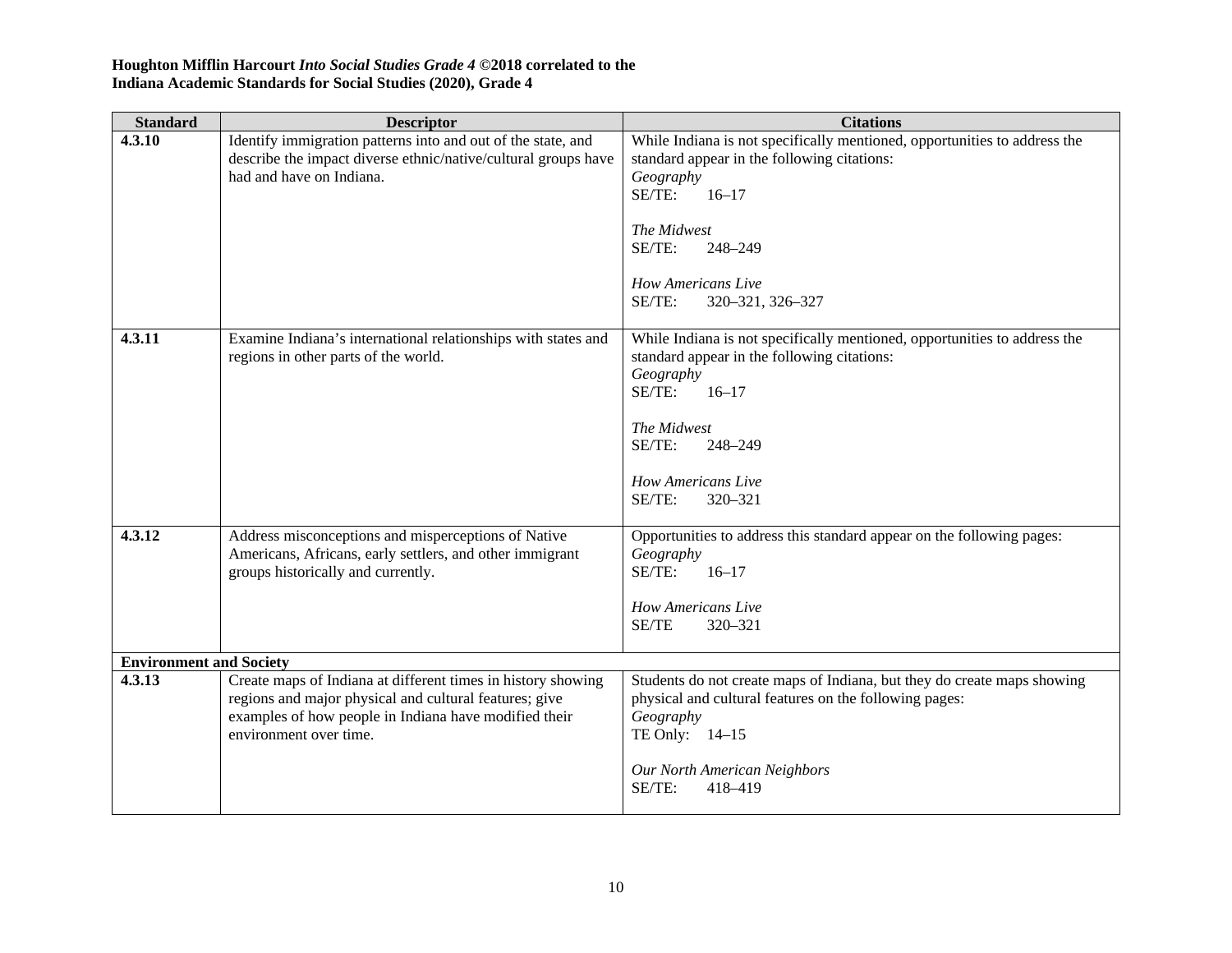| <b>Standard</b>  | <b>Descriptor</b>                                                                                                                                                 | <b>Citations</b>                                                                                                                                                                                                                                                                                                                     |
|------------------|-------------------------------------------------------------------------------------------------------------------------------------------------------------------|--------------------------------------------------------------------------------------------------------------------------------------------------------------------------------------------------------------------------------------------------------------------------------------------------------------------------------------|
|                  |                                                                                                                                                                   | Indiana is not addressed, but students do study how the environment in<br>various locations has been modified over time on the following pages:<br>Geography<br>SE/TE:<br>$20 - 21, 22 - 23, 26 - 27$                                                                                                                                |
| 4.3.14           | Read and interpret texts (written texts, graphs, maps,<br>timelines, data, audio, video) to answer geographic questions<br>about Indiana in the past and present. | Indiana is not addressed, but students do answer geographic questions about<br>the Midwest region in the past and present on the following pages:<br>Geography<br>SE/TE:<br>$14-15, 22-23$<br><b>U.S.</b> Landscapes<br>SE/TE:<br>$42 - 43$<br><b>All About Regions</b><br>SE/TE:<br>$160 - 161$<br>The Midwest<br>SE/TE:<br>234-235 |
| <b>Economics</b> |                                                                                                                                                                   |                                                                                                                                                                                                                                                                                                                                      |
|                  | Standard 4: Students study and compare the characteristics of Indiana's changing economy in the past and present.                                                 |                                                                                                                                                                                                                                                                                                                                      |
| 4.4.1            | Give examples of the kinds of goods and services produced<br>in Indiana in different historical periods.                                                          | While Indiana is not specifically mentioned, there are opportunities to<br>address this standard at the following citations:<br>The Midwest<br>SE/TE:<br>244-245, 246-247, 248-249<br>How Americans Live<br>SE/TE:<br>330-331, 332-333                                                                                               |
| 4.4.2            | Define productivity and provide examples of how<br>productivity has changed in Indiana during the past 100<br>years.                                              | While productivity and Indiana are not specifically mentioned, the citations<br>below provide opportunities to address the standard:<br>The Northeast<br>SE/TE:<br>188-189<br>The Midwest<br>SE/TE:<br>246-247, 248-249<br>TE Only: 232-233<br>How Americans Live<br>SE/TE:<br>330-331, 332-333                                      |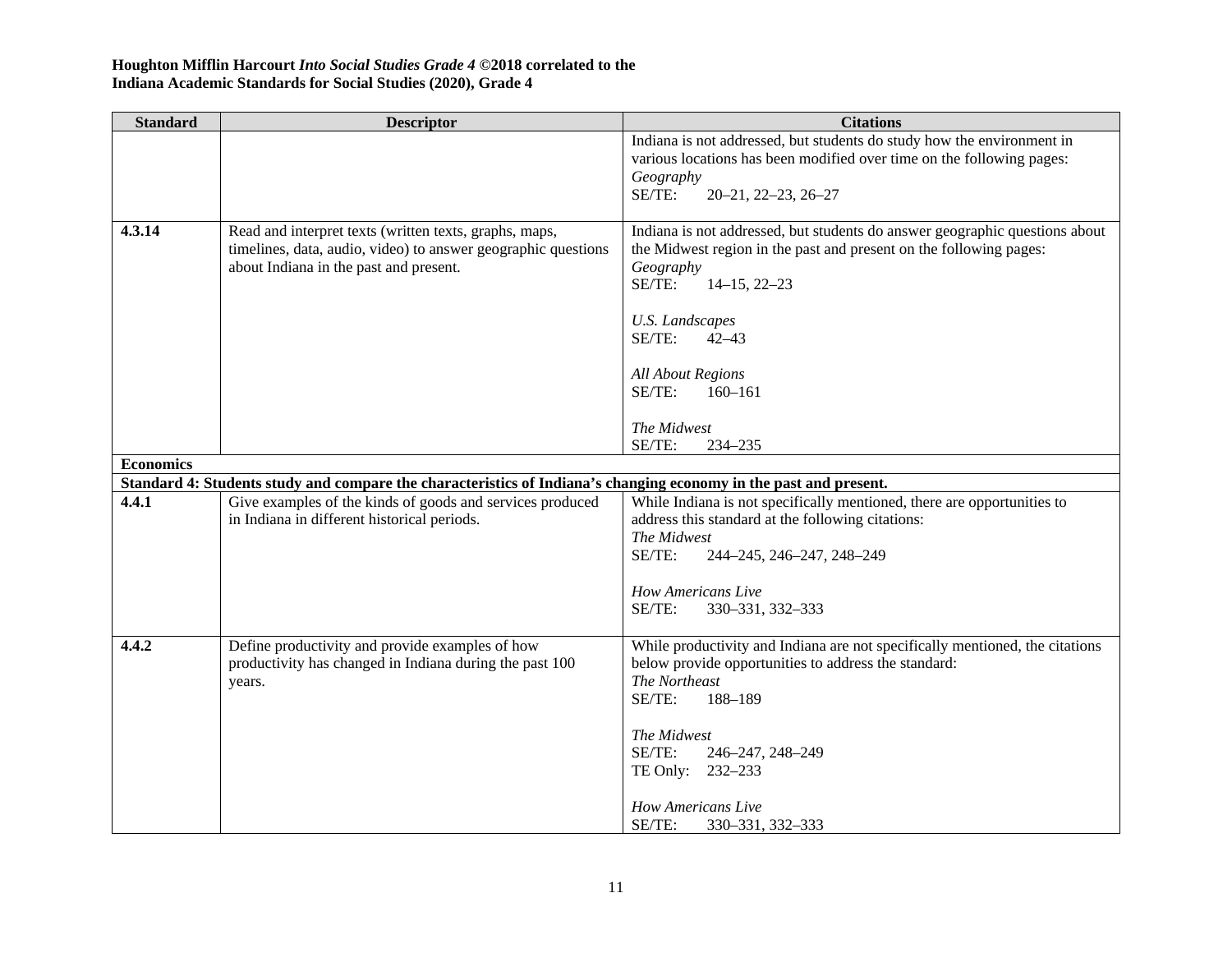| <b>Standard</b> | <b>Descriptor</b>                                                                                                                                        | <b>Citations</b>                                                                                                                                                                                                                                                                                  |
|-----------------|----------------------------------------------------------------------------------------------------------------------------------------------------------|---------------------------------------------------------------------------------------------------------------------------------------------------------------------------------------------------------------------------------------------------------------------------------------------------|
| 4.4.3           | Explain how both parties can benefit from trade and give<br>examples of how people in Indiana engaged in trade in<br>different time periods.             | Although Indiana is not specifically mentioned, these citations provide<br>opportunities to address the standard:<br>Pre-Columbian People<br>SE/TE:<br>128-129, 138<br>TE Only: 120-121<br>The Midwest<br>SE/TE:<br>236-237, 238-239, 244-245<br>How Americans Live<br>SE/TE:<br>330-331, 332-333 |
| 4.4.4           | Explain that prices change as a result of changes in supply<br>and demand for specific products.                                                         | How Americans Live<br>SE/TE:<br>330-331<br><b>How Government Works</b><br>SE/TE:<br>356-357                                                                                                                                                                                                       |
| 4.4.5           | Describe Indiana's global connections.                                                                                                                   | Although Indiana is not specifically mentioned, these citations provide<br>opportunities to address the standard:<br><b>How Americans Live</b><br>SE/TE:<br>332-333<br>The Midwest<br>SE/TE:<br>246-247, 248-249                                                                                  |
| 4.4.6           | List the functions of money and compare and contrast things<br>that have been used as money in the past in Indiana, the<br>United States, and the world. | Although things used as money and Indiana are not specifically mentioned,<br>many connections can be made with the information provided in the<br>following citations:<br>The Northeast<br>SE/TE:<br>184-185<br>The Midwest<br>SE/TE:<br>246-247<br>How Americans Live<br>SE/TE:<br>330-331       |